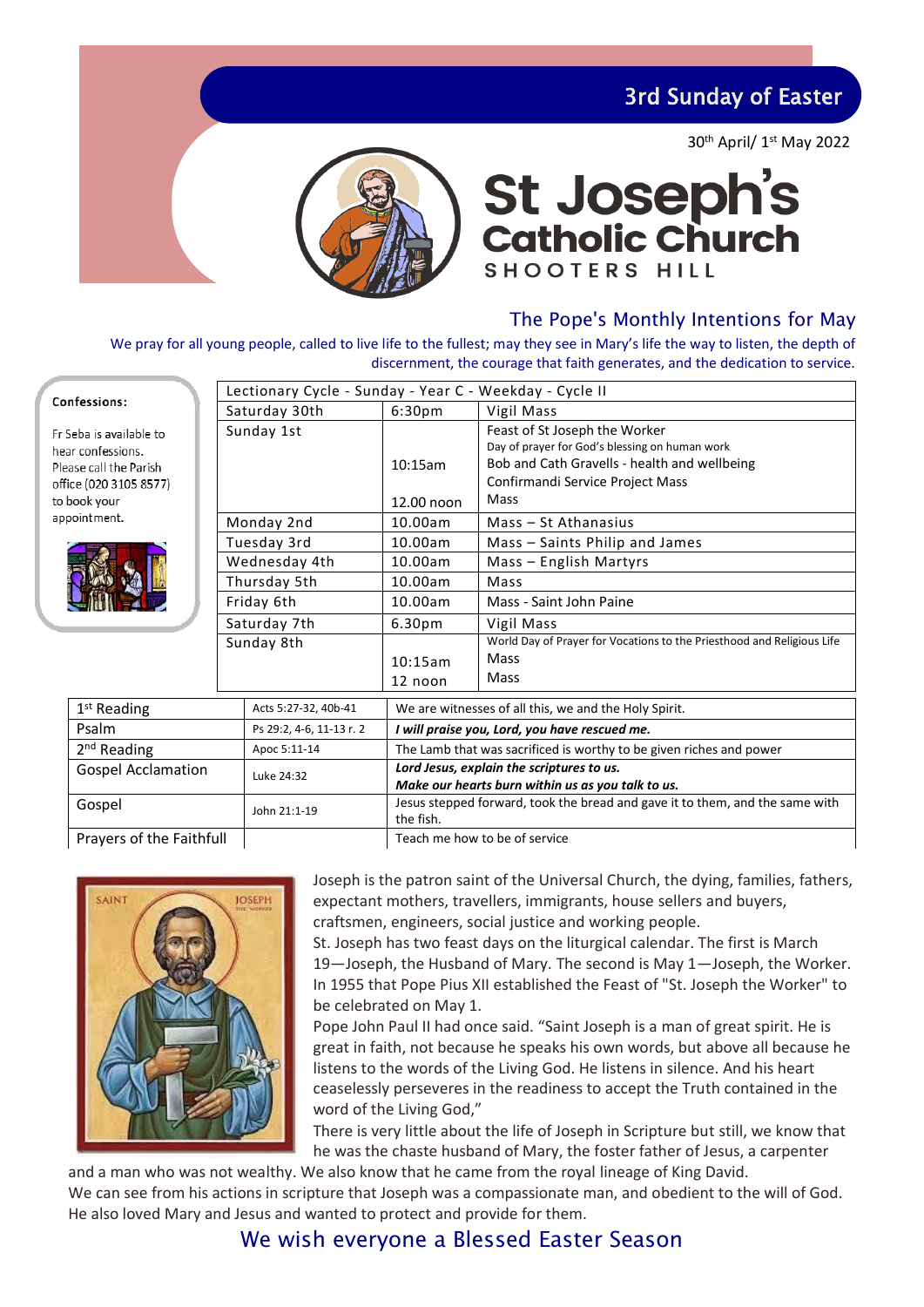### Confirmation 2022 – Service Project

The 10.15 Mass today is the Service Project Mass for our Confirmandi. They will present their promises of service in the offertory procession. They have promised to be of more of service to themselves, their family, friends and people around them. They are also deciding on a project that the whole group can do to be of service to others i.e. sponsored event or offering help to those in need.

### Priest Training Fund Second Collection 8th May

The priesthood has always been essential to the life of the Church, from the time of Jesus until today. Good Shepherd Sunday is the day we pray for vocations, for our priests, and take up the Priest Training Fund second collection. This fund pays for the formation of men to become priests in our Archdiocese.

After their ordination, our priests dedicate their lives to serving Christ and His people in our parishes, hospitals, schools, chaplaincies, prisons and in service to the needy, throughout South London, Kent and Surrey. We are blessed to have 6 men in formation to the Priesthood for our Archdiocese. However, it costs £30,000 a year to sponsor each seminarian. They study for 6 years before being ordained a Catholic priest.

We therefore rely on your generous support and prayers. Please support our priests of the future with a gift today. Thank you!

- Donate Online: [www.rcaos.org.uk/donate/PTF](http://www.rcaos.org.uk/donate/PTF)
- Or Scan QR Code using telephone camera (right)
- Telephone weekdays 9 am 5 pm: **020 7960 2504**
- Cash / Cheque please use the Priest Training Fund envelopes at the back of Church



### Ethnic Chaplaincies



The Dioceses and Ethnic Chaplaincies of Southwark, Westminster and Brentwood invite parishioners to a celebration of the annual Mass for Migrants on **Monday, 2nd May 2022, at 2.30pm at Westminster Cathedral** Banner procession starts at 2pm. The Mass will be live streamed. The celebrant is Bishop Michael Campbell OSA. All are kindly invited to celebrate the significant contribution made by migrants to the life of our Dioceses.

The annual pilgrimage to the Shrine of Our Lady of Hartley in Kent takes place from **3.30pm on Saturday 7th May 2022** - Justice and Peace for the Integrity of Creation for the Archdiocese of Southwark - Tel no. 020 7928 9742 - Mobile no. 07938 486722

### Our Lady of Lugansk pray for all in Ukraine

Loving God, We pray for the people of Ukraine, for all those suffering or afraid, that you will be close to them and protect them.

We pray for world leaders, for compassion, strength and wisdom to guide their choices.

We pray for the world that in this moment of crisis, we may reach out in solidarity to our brothers and sisters in need.

May we walk in your ways so that peace and justice become a reality for the people of Ukraine and for all the world. Amen.

## Mass for new Catholics [Neophytes' Mass]

All those received into the Church at Easter 2022, 2021 and 2020 are very warmly invited to this special Mass, celebrated by Archbishop John Wilson at St George's Cathedral **Saturday, 21 May 2022 at 12:30pm**

This event is especially important as it enables all those who have received the Sacraments of Initiation to gather again, but this time for Mass, to receive Our Lord in the Most Holy Eucharist together.

Godparents, sponsors, relatives, clergy, catechists, parishioners and friends are also invited to attend.

Fr. Seba is going to be away from 19<sup>th</sup> to 30<sup>th</sup> of June so there will not be any week day Masses during that period but Father John O'Donoghue has kindly agreed to cover weekend Masses. We are very grateful to him.

Father John is celebrating his 60th anniversary of priesthood at St Thomas More, Bostall Park, Bexleyheath on **4th June at 12 noon**, all our parishioners who wish to join him are very welcome. We will get him a card for us all to sign.

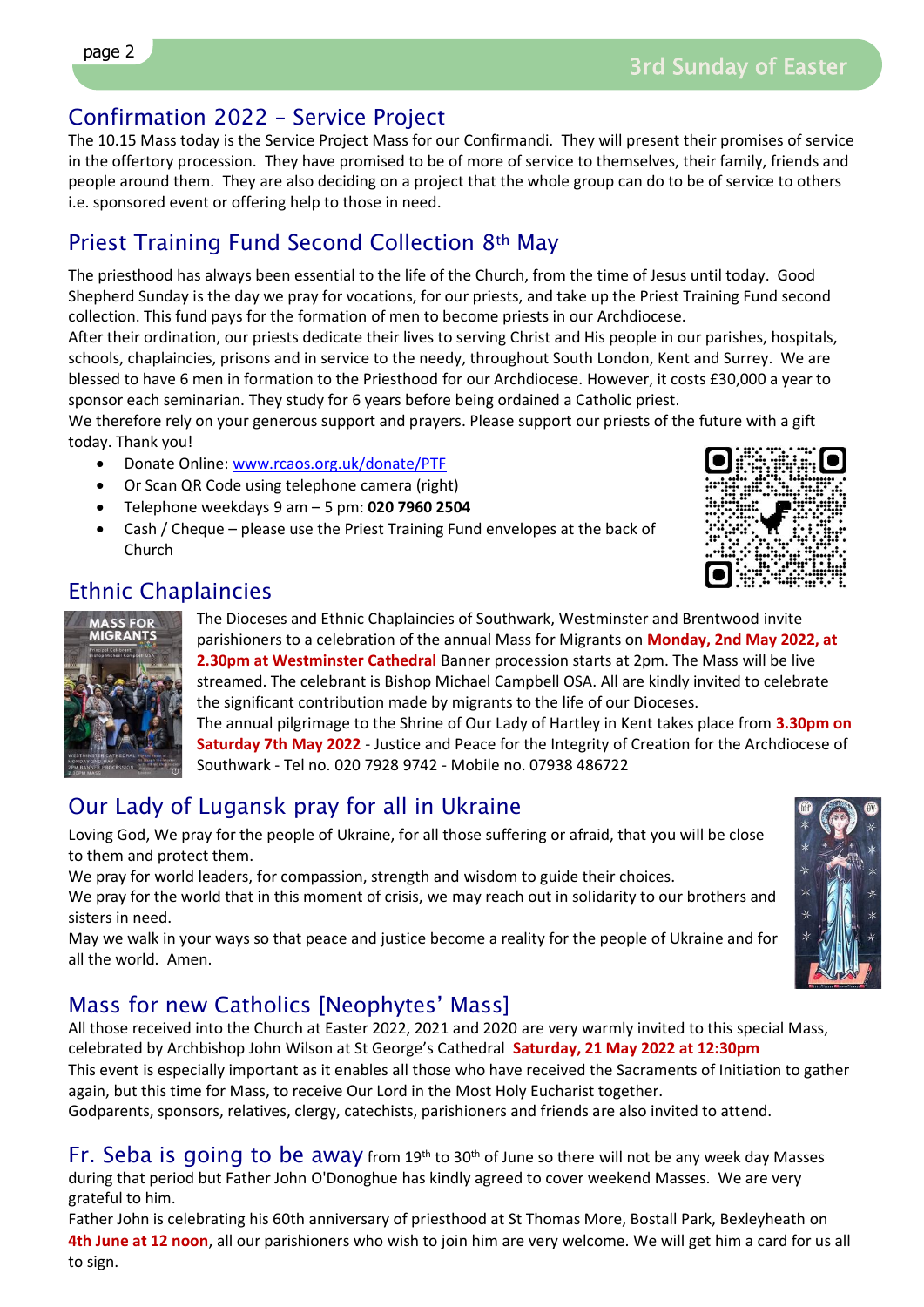3rd Sunday of Easter page 3

The Passage, a Catholic charity working with homeless people is raising funds through the Big Give a matched giving scheme until 12.00 noon on Monday 9 May. Every £1 donated online before 12.00 noon on Monday 9 May makes £2 and £2.25 if you are a taxpayer through Gift Aid. Please visit:



https://bit.ly/BigGiveAprilMay22 to support the campaign. The campaign 'It takes more than a house to make a home' focuses on the services we provide to people who have been homeless in their journey to being happily settled in a new home. The Passage would be very grateful for your support. For questions about the campaign or assistance making a donation please ring 020 7592 1856.

### Contactless Machine

We are delighted to draw your attention to our contact machine in the porch and many thanks go Julie Donnelly for all the hard work setting this up. It is very simple to use and just by being in a week £83.00 was donated via the machine.

You can now use your debit/credit card to make your donations

Select where you want your money to go (offertory, hall fund, or repository)

Just select the amount you want to give on the contactless terminal

Present your card to the card reader.

Select whether you want your **donation** to be gift aided and complete the details.

You only need to do this the first time you donate as the terminal will remember your card next time you donate. Full instructions are on the wall next to the machine

### Parish Sacramental Programmes

**CONFIRMATION 2022 Wednesday 4 th May – Session 8 – 7.00pm Hall FIRST HOLY COMMUNION 2022**

**Saturday 7th May Rehearsals 12.00 noon - Saturday 14th May 1st Holy Communion 12.00 noon We wish our children every blessing for their First Holy Communion Day. We pray for them, their families, friends and Catechists on this special day, may be a day to remember by all and be the continuation of their faith journey supported by their parish and loved ones**

**Both these groups will not be able to continue next year if people do not come forward NOW and walk alongside the Catechists to absorb the programmes. There will not be enough Catechists to facilitate these vital parish procee dings** 

### **Please pray this does not happen and for the continued vibrancy of your parish**

#### **Prayer to St Joseph**

Hail, Guardian of the Redeemer, Spouse of the Blessed Virgin Mary. To you God entrusted his only Son; In you Mary placed her trust; with you Christ became man. Blessed Joseph, to us too, show yourself a father and guide us in the path of life. Obtain for us grace, mercy and courage, and defend us from every evil. Amen



#### **Synod Prayer**

We stand before You, Holy Spirit, as we gather together in Your name

With You alone to guide us, make Yourself at home in our hearts; teach us the way we must go and how we are to pursue it.

We are weak and sinful; do not let us promote disorder. Do not let ignorance lead us down the wrong path not partiality influence our actions.

Let us find in You our unity so that we may journey together to eternal life and not stray from the way of truth and what is right

All this we ask of you, who are at work in every place and time, in the communion of the Father and the Son forever and ever, Amen



#### **Prayer to Saint Michael the Archangel**



St Michael the Archangel. Defend us in the day of our battle. Be our safeguard against the wickedness and snares of the devil. May God rebuke him, we humbly pray, and do thou, O Prince of Heavenly Hosts, by the power of God, cast into hell satan, and all the evil spirits who wander around the world seeking the ruins of souls.